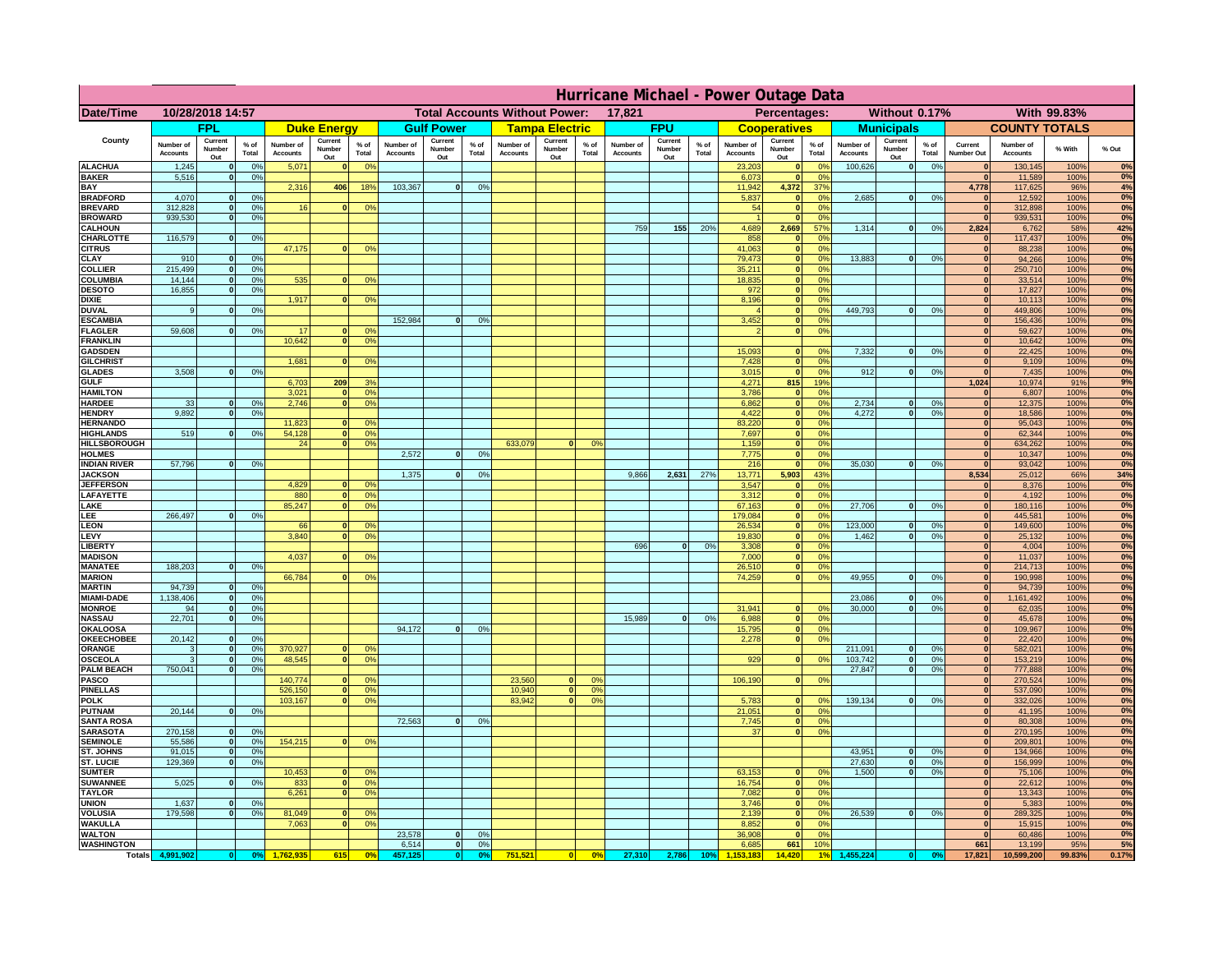# 10/28/2018 2:57 PM Hurricane Michael

| <b>Power Provider</b>                   | <b>County</b>       | <b>Number of Customers</b> | <b>Current Number Out</b> | <b>Outage Percentage</b> | <b>Estimated Restore Time</b> |
|-----------------------------------------|---------------------|----------------------------|---------------------------|--------------------------|-------------------------------|
| West Florida Electric Cooperative, Inc. | <b>JACKSON</b>      | 13,723                     | 5,857                     | 42.68%                   | >5 days                       |
| Gulf Coast Electric Cooperative, Inc.   | BAY                 | 11,942                     | 4,372                     | 36.61%                   | >5 days                       |
| Florida Public Utilities Corporation    | <b>JACKSON</b>      | 9,866                      | 2,631                     | 26.67%                   | 72                            |
|                                         |                     |                            |                           |                          |                               |
| West Florida Electric Cooperative, Inc. | CALHOUN             | 2,852                      | 1,558                     | 54.63%                   | >5 days                       |
| Gulf Coast Electric Cooperative, Inc.   | <b>CALHOUN</b>      | 1,837                      | 1,111                     | 60.48%                   | >5 days                       |
| Gulf Coast Electric Cooperative, Inc.   | <b>GULF</b>         | 4,271                      | 815                       | 19.08%                   | >5 days                       |
| West Florida Electric Cooperative, Inc. | <b>WASHINGTON</b>   | 4,260                      | 553                       | 12.98%                   | >5 days                       |
| Duke Energy                             | BAY                 | 2,316                      | 406                       | 17.53%                   | TBD                           |
| Duke Energy                             | <b>GULF</b>         | 6,703                      | 209                       | 3.12%                    | <b>TBD</b>                    |
| Florida Public Utilities Corporation    | CALHOUN             | 759                        | 155                       | 20.42%                   | 72                            |
| Gulf Coast Electric Cooperative, Inc.   | <b>WASHINGTON</b>   | 2,425                      | 108                       | 4.45%                    | >5 days                       |
| Gulf Coast Electric Cooperative, Inc.   | <b>JACKSON</b>      | 48                         | 46                        | 95.83%                   | >5 days                       |
|                                         |                     |                            |                           |                          |                               |
| Central Florida Electric Cooperative    | <b>ALACHUA</b>      | 875                        | $\mathbf 0$               | 0.00%                    | <b>TBD</b>                    |
| Central Florida Electric Cooperative    | <b>DIXIE</b>        | 7,595                      | $\pmb{0}$                 | 0.00%                    | TBD                           |
| Central Florida Electric Cooperative    | <b>GILCHRIST</b>    | 7,424                      | $\mathbf{0}$              | 0.00%                    | Restored                      |
| Central Florida Electric Cooperative    | LAFAYETTE           | 9                          | $\mathbf 0$               | 0.00%                    | TBD                           |
| Central Florida Electric Cooperative    | LEVY                | 17,513                     | $\mathbf{0}$              | 0.00%                    | Restored                      |
| Central Florida Electric Cooperative    | <b>MARION</b>       | 9                          | $\mathbf 0$               | 0.00%                    | TBD                           |
| Chattahoochee Electric                  | <b>GADSDEN</b>      | 1,173                      | $\mathbf 0$               | 0.00%                    | Restored                      |
| Choctawhatchee Electric Cooperative     | <b>HOLMES</b>       | 293                        | $\mathbf 0$               | 0.00%                    | Restored                      |
|                                         |                     |                            |                           |                          |                               |
| Choctawhatchee Electric Cooperative     | <b>OKALOOSA</b>     | 15,795                     | $\mathbf 0$               | 0.00%                    | Restored                      |
| Choctawhatchee Electric Cooperative     | <b>SANTA ROSA</b>   | 201                        | $\pmb{0}$                 | 0.00%                    | Restored                      |
| Choctawhatchee Electric Cooperative     | <b>WALTON</b>       | 36,812                     | $\mathbf 0$               | 0.00%                    | Restored                      |
| City of Alachua                         | <b>ALACHUA</b>      | 4,426                      | $\mathbf 0$               | 0.00%                    | <b>TBD</b>                    |
| City of Bartow                          | <b>POLK</b>         | 11,790                     | $\mathbf 0$               | 0.00%                    | TBD                           |
| City of Blountstown                     | CALHOUN             | 1,314                      | 0                         | 0.00%                    | Restored                      |
| City of Bushnell                        | <b>SUMTER</b>       | 1,500                      | $\mathbf 0$               | 0.00%                    | TBD                           |
| City of Clewiston                       | <b>HENDRY</b>       | 4,272                      | $\mathbf 0$               | 0.00%                    | <b>TBD</b>                    |
|                                         |                     |                            | $\mathbf 0$               |                          |                               |
| City of Fort Meade                      | <b>POLK</b>         | 2,379                      |                           | 0.00%                    | TBD                           |
| City of Havana                          | GADSDEN             | 1,391                      | $\pmb{0}$                 | 0.00%                    | Restored                      |
| City of Leesburg                        | LAKE                | 22,000                     | $\mathbf 0$               | 0.00%                    | <b>TBD</b>                    |
| City of Moore Haven                     | <b>GLADES</b>       | 912                        | $\mathbf 0$               | 0.00%                    | <b>TBD</b>                    |
| City of Mount Dora                      | LAKE                | 5,706                      | $\mathbf 0$               | 0.00%                    | TBD                           |
| City of Newberry                        | <b>ALACHUA</b>      | 1,727                      | $\pmb{0}$                 | 0.00%                    | TBD                           |
| City of Quincy                          | <b>GADSDEN</b>      | 4,768                      | $\mathbf 0$               | 0.00%                    | Restored                      |
| City of Starke                          | <b>BRADFORD</b>     | 2,685                      | 0                         | 0.00%                    | TBD                           |
| City of Tallahassee                     | LEON                | 123,000                    | $\mathbf 0$               | 0.00%                    | Restored                      |
| City of Vero Beach                      | <b>INDIAN RIVER</b> | 35,030                     | $\pmb{0}$                 | 0.00%                    | TBD                           |
|                                         |                     |                            |                           |                          |                               |
| City of Wauchula                        | <b>HARDEE</b>       | 2,734                      | $\mathbf 0$               | 0.00%                    | <b>TBD</b>                    |
| City of Williston                       | LEVY                | 1,462                      | 0                         | 0.00%                    | <b>TBD</b>                    |
| City of Winter Park                     | <b>ORANGE</b>       | 13,941                     | $\mathbf 0$               | 0.00%                    | <b>TBD</b>                    |
| Clay Electric Cooperative               | <b>ALACHUA</b>      | 22,328                     | $\pmb{0}$                 | 0.00%                    | <b>TBD</b>                    |
| Clay Electric Cooperative               | <b>BAKER</b>        | 2,476                      | $\mathbf 0$               | 0.00%                    | TBD                           |
| Clay Electric Cooperative               | <b>BRADFORD</b>     | 5,837                      | $\pmb{0}$                 | 0.00%                    | <b>TBD</b>                    |
| Clay Electric Cooperative               | <b>CLAY</b>         | 79,473                     | $\mathbf{0}$              | 0.00%                    | <b>TBD</b>                    |
| Clay Electric Cooperative               | COLUMBIA            | 16,922                     | 0                         | 0.00%                    | <b>TBD</b>                    |
|                                         |                     |                            |                           |                          |                               |
| Clay Electric Cooperative               | <b>DUVAL</b>        | $\overline{a}$             | $\pmb{0}$                 | 0.00%                    | TBD                           |
| Clay Electric Cooperative               | <b>FLAGLER</b>      | $\overline{2}$             | 0                         | 0.00%                    | <b>TBD</b>                    |
| Clay Electric Cooperative               | <b>GILCHRIST</b>    | $\overline{4}$             | $\mathbf 0$               | 0.00%                    | <b>TBD</b>                    |
| Clay Electric Cooperative               | LAKE                | 2,239                      | $\boldsymbol{0}$          | 0.00%                    | TBD                           |
| Clay Electric Cooperative               | LEVY                | 712                        | $\pmb{0}$                 | 0.00%                    | <b>TBD</b>                    |
| Clay Electric Cooperative               | <b>MARION</b>       | 16,301                     | $\pmb{0}$                 | 0.00%                    | TBD                           |
| Clay Electric Cooperative               | PUTNAM              | 21,051                     | $\pmb{0}$                 | 0.00%                    | <b>TBD</b>                    |
| Clay Electric Cooperative               | SUWANNEE            | 5                          | $\boldsymbol{0}$          | 0.00%                    | TBD                           |
| Clay Electric Cooperative               | <b>UNION</b>        |                            |                           |                          | TBD                           |
|                                         |                     | 3,746                      | $\pmb{0}$                 | 0.00%                    |                               |
| Clay Electric Cooperative               | VOLUSIA             | 2,139                      | $\pmb{0}$                 | 0.00%                    | TBD                           |
| <b>Duke Energy</b>                      | <b>ALACHUA</b>      | 5,071                      | $\pmb{0}$                 | 0.00%                    | Restored                      |
| Duke Energy                             | <b>BREVARD</b>      | 16                         | $\pmb{0}$                 | 0.00%                    | Restored                      |
| <b>Duke Energy</b>                      | <b>CITRUS</b>       | 47,175                     | $\pmb{0}$                 | 0.00%                    | Restored                      |
| Duke Energy                             | COLUMBIA            | 535                        | 0                         | 0.00%                    | Restored                      |
| Duke Energy                             | <b>DIXIE</b>        | 1,917                      | $\pmb{0}$                 | 0.00%                    | Restored                      |
| Duke Energy                             | <b>FLAGLER</b>      | 17                         | $\pmb{0}$                 | 0.00%                    | Restored                      |
|                                         |                     |                            |                           |                          |                               |
| Duke Energy                             | <b>FRANKLIN</b>     | 10,642                     | $\pmb{0}$                 | 0.00%                    | Restored                      |
| Duke Energy                             | <b>GILCHRIST</b>    | 1,681                      | 0                         | 0.00%                    | Restored                      |
| Duke Energy                             | <b>HAMILTON</b>     | 3,021                      | $\pmb{0}$                 | 0.00%                    | Restored                      |
| Duke Energy                             | HARDEE              | 2,746                      | 0                         | 0.00%                    | Restored                      |
| Duke Energy                             | <b>HERNANDO</b>     | 11,823                     | $\pmb{0}$                 | 0.00%                    | Restored                      |
| Duke Energy                             | <b>HIGHLANDS</b>    | 54,128                     | 0                         | 0.00%                    | Restored                      |
| Duke Energy                             | HILLSBOROUGH        | 24                         | $\pmb{0}$                 | 0.00%                    | Restored                      |
|                                         |                     |                            |                           |                          |                               |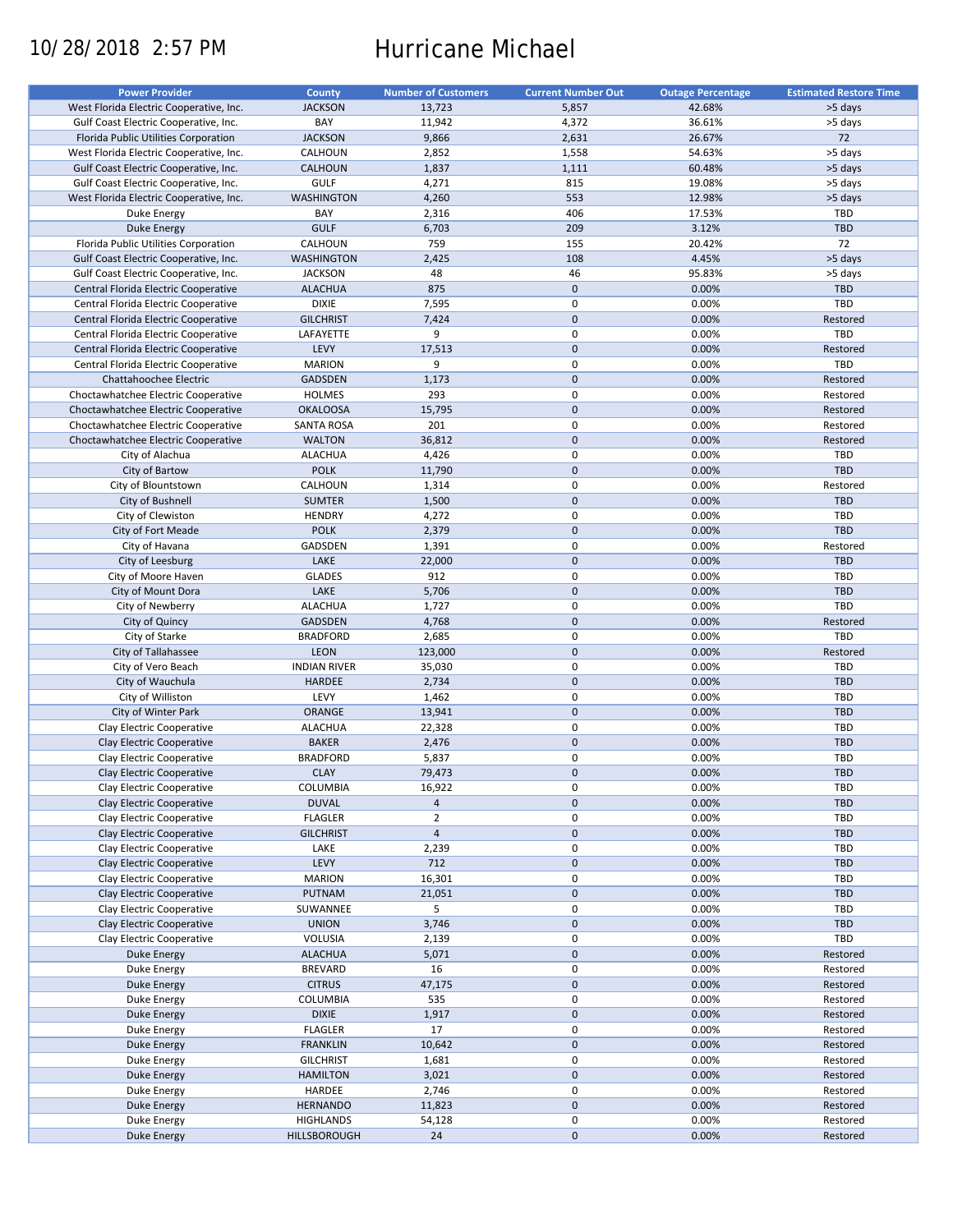### 10/28/2018 2:57 PM Hurricane Michael

|                                                    | <b>JEFFERSON</b>    | 4,829       | $\mathsf 0$      | 0.00% | Restored   |
|----------------------------------------------------|---------------------|-------------|------------------|-------|------------|
| Duke Energy                                        |                     |             |                  |       |            |
| <b>Duke Energy</b>                                 | LAFAYETTE           | 880         | $\mathbf{0}$     | 0.00% | Restored   |
| Duke Energy                                        | LAKE                | 85,247      | $\mathsf 0$      | 0.00% | Restored   |
| <b>Duke Energy</b>                                 | <b>LEON</b>         | 66          | $\mathbf 0$      | 0.00% | Restored   |
| Duke Energy                                        | LEVY                | 3,840       | $\mathsf 0$      | 0.00% | Restored   |
|                                                    |                     |             |                  |       |            |
| <b>Duke Energy</b>                                 | <b>MADISON</b>      | 4,037       | $\mathbf 0$      | 0.00% | Restored   |
| Duke Energy                                        | <b>MARION</b>       | 66,784      | $\mathsf 0$      | 0.00% | Restored   |
| <b>Duke Energy</b>                                 | ORANGE              | 370,927     | $\mathbf 0$      | 0.00% | Restored   |
| Duke Energy                                        | OSCEOLA             | 48,545      | $\mathsf 0$      | 0.00% | Restored   |
| <b>Duke Energy</b>                                 | <b>PASCO</b>        | 140,774     | $\mathbf 0$      | 0.00% | Restored   |
|                                                    |                     |             |                  |       |            |
| Duke Energy                                        | PINELLAS            | 526,150     | $\mathsf 0$      | 0.00% | Restored   |
| <b>Duke Energy</b>                                 | <b>POLK</b>         | 103,167     | $\mathbf 0$      | 0.00% | Restored   |
| Duke Energy                                        | SEMINOLE            | 154,215     | $\mathsf 0$      | 0.00% | Restored   |
| <b>Duke Energy</b>                                 | <b>SUMTER</b>       | 10,453      | $\mathbf 0$      | 0.00% | Restored   |
| Duke Energy                                        | SUWANNEE            | 833         | $\mathsf 0$      | 0.00% | Restored   |
|                                                    | <b>TAYLOR</b>       | 6,261       | $\mathbf 0$      | 0.00% | Restored   |
| <b>Duke Energy</b>                                 |                     |             |                  |       |            |
| Duke Energy                                        | VOLUSIA             | 81,049      | $\mathsf 0$      | 0.00% | Restored   |
| <b>Duke Energy</b>                                 | <b>WAKULLA</b>      | 7,063       | $\mathbf 0$      | 0.00% | Restored   |
| Escambia River Electric Cooperative, Inc.          | <b>ESCAMBIA</b>     | 3,452       | $\mathsf 0$      | 0.00% | TBD        |
| Escambia River Electric Cooperative, Inc.          | <b>SANTA ROSA</b>   | 7,544       | $\mathbf 0$      | 0.00% | <b>TBD</b> |
| Florida Keys Electric Cooperative                  | <b>MONROE</b>       | 31,941      | $\mathsf 0$      | 0.00% | <b>TBD</b> |
|                                                    |                     |             |                  |       |            |
| Florida Power and Light Company                    | <b>ALACHUA</b>      | 1,245       | $\pmb{0}$        | 0.00% | TBD        |
| Florida Power and Light Company                    | <b>BAKER</b>        | 5,516       | $\mathsf 0$      | 0.00% | TBD        |
| Florida Power and Light Company                    | <b>BRADFORD</b>     | 4,070       | $\mathbf 0$      | 0.00% | TBD        |
| Florida Power and Light Company                    | <b>BREVARD</b>      | 312,828     | $\mathsf 0$      | 0.00% | TBD        |
| Florida Power and Light Company                    | <b>BROWARD</b>      | 939,530     | $\mathbf 0$      | 0.00% | <b>TBD</b> |
|                                                    |                     |             |                  |       |            |
| Florida Power and Light Company                    | CHARLOTTE           | 116,579     | 0                | 0.00% | <b>TBD</b> |
| Florida Power and Light Company                    | <b>CLAY</b>         | 910         | $\mathbf 0$      | 0.00% | <b>TBD</b> |
| Florida Power and Light Company                    | <b>COLLIER</b>      | 215,499     | $\mathsf 0$      | 0.00% | TBD        |
| Florida Power and Light Company                    | <b>COLUMBIA</b>     | 14,144      | $\mathbf 0$      | 0.00% | TBD        |
| Florida Power and Light Company                    | <b>DESOTO</b>       | 16,855      | $\mathsf 0$      | 0.00% | TBD        |
| Florida Power and Light Company                    | <b>DUVAL</b>        | 9           | $\mathbf 0$      | 0.00% | <b>TBD</b> |
|                                                    |                     |             |                  |       |            |
| Florida Power and Light Company                    | <b>FLAGLER</b>      | 59,608      | $\pmb{0}$        | 0.00% | TBD        |
| Florida Power and Light Company                    | <b>GLADES</b>       | 3,508       | $\mathbf 0$      | 0.00% | <b>TBD</b> |
| Florida Power and Light Company                    | HARDEE              | 33          | $\mathsf 0$      | 0.00% | TBD        |
| Florida Power and Light Company                    | <b>HENDRY</b>       | 9,892       | $\mathbf 0$      | 0.00% | <b>TBD</b> |
| Florida Power and Light Company                    | <b>HIGHLANDS</b>    | 519         | 0                | 0.00% | <b>TBD</b> |
|                                                    |                     |             |                  |       |            |
| Florida Power and Light Company                    | <b>INDIAN RIVER</b> | 57,796      | $\mathbf 0$      | 0.00% | TBD        |
| Florida Power and Light Company                    | LEE                 | 266,497     | $\mathsf 0$      | 0.00% | TBD        |
| Florida Power and Light Company                    | MANATEE             | 188,203     | $\mathbf 0$      | 0.00% | TBD        |
| Florida Power and Light Company                    | <b>MARTIN</b>       | 94,739      | $\mathsf 0$      | 0.00% | TBD        |
| Florida Power and Light Company                    | MIAMI-DADE          | 1,138,406   | $\mathbf 0$      | 0.00% | TBD        |
|                                                    |                     | 94          | 0                |       | <b>TBD</b> |
| Florida Power and Light Company                    | <b>MONROE</b>       |             |                  | 0.00% |            |
| Florida Power and Light Company                    | NASSAU              | 22,701      | $\mathbf 0$      | 0.00% | <b>TBD</b> |
| Florida Power and Light Company                    | OKEECHOBEE          | 20,142      | $\mathsf 0$      | 0.00% | <b>TBD</b> |
| Florida Power and Light Company                    | <b>ORANGE</b>       | 3           | $\mathbf{0}$     | 0.00% | TBD        |
| Florida Power and Light Company                    | OSCEOLA             | 3           | 0                | 0.00% | TBD        |
| Florida Power and Light Company                    |                     |             | $\mathbf 0$      |       |            |
|                                                    | PALM BEACH          | 750,041     |                  | 0.00% | TBD        |
| Florida Power and Light Company                    | PUTNAM              | 20,144      | 0                | 0.00% | TBD        |
| Florida Power and Light Company                    | SARASOTA            | 270,158     | $\mathbf 0$      | 0.00% | TBD        |
| Florida Power and Light Company                    | SEMINOLE            | 55,586      | 0                | 0.00% | <b>TBD</b> |
| Florida Power and Light Company                    | ST. JOHNS           | 91,015      | $\pmb{0}$        | 0.00% | <b>TBD</b> |
| Florida Power and Light Company                    | ST. LUCIE           | 129,369     | 0                | 0.00% | TBD        |
|                                                    |                     |             |                  |       |            |
| Florida Power and Light Company                    | SUWANNEE            | 5,025       | $\mathbf 0$      | 0.00% | <b>TBD</b> |
| Florida Power and Light Company                    | <b>UNION</b>        | 1,637       | $\mathsf 0$      | 0.00% | TBD        |
| Florida Power and Light Company                    | <b>VOLUSIA</b>      | 179,598     | $\boldsymbol{0}$ | 0.00% | TBD        |
| Florida Public Utilities Corporation               | LIBERTY             | 696         | $\mathsf 0$      | 0.00% | Restored   |
| Florida Public Utilities Corporation               | NASSAU              | 15,989      | $\pmb{0}$        | 0.00% | Restored   |
| Fort Pierce Utilities Authority                    | ST. LUCIE           | 27,630      | 0                | 0.00% | TBD        |
|                                                    |                     |             |                  |       |            |
| Gainesville (Gainesville Regional Utilities - GRU) | <b>ALACHUA</b>      | 94,473      | $\mathbf 0$      | 0.00% | <b>TBD</b> |
| Glades Electric Cooperative, Inc.                  | <b>GLADES</b>       | 3,015       | 0                | 0.00% | TBD        |
| Glades Electric Cooperative, Inc.                  | HARDEE              | $\mathbf 0$ | $\mathbf 0$      |       | <b>TBD</b> |
| Glades Electric Cooperative, Inc.                  | <b>HENDRY</b>       | 3,530       | $\pmb{0}$        | 0.00% | <b>TBD</b> |
| Glades Electric Cooperative, Inc.                  | <b>HIGHLANDS</b>    | 7,321       | $\boldsymbol{0}$ | 0.00% | TBD        |
|                                                    |                     |             | $\mathsf 0$      |       |            |
| Glades Electric Cooperative, Inc.                  | OKEECHOBEE          | 2,278       |                  | 0.00% | TBD        |
| Green Cove Springs Electric                        | <b>CLAY</b>         | 3,889       | $\mathbf 0$      | 0.00% | TBD        |
| Gulf Coast Electric Cooperative, Inc.              | <b>WALTON</b>       | 96          | $\mathsf 0$      | 0.00% | TBD        |
| <b>Gulf Power Company</b>                          | BAY                 | 103,367     | $\pmb{0}$        | 0.00% | Restored   |
| <b>Gulf Power Company</b>                          | <b>ESCAMBIA</b>     | 152,984     | 0                | 0.00% | Restored   |
| <b>Gulf Power Company</b>                          | <b>HOLMES</b>       | 2,572       | $\mathbf 0$      | 0.00% | Restored   |
|                                                    |                     |             |                  |       |            |